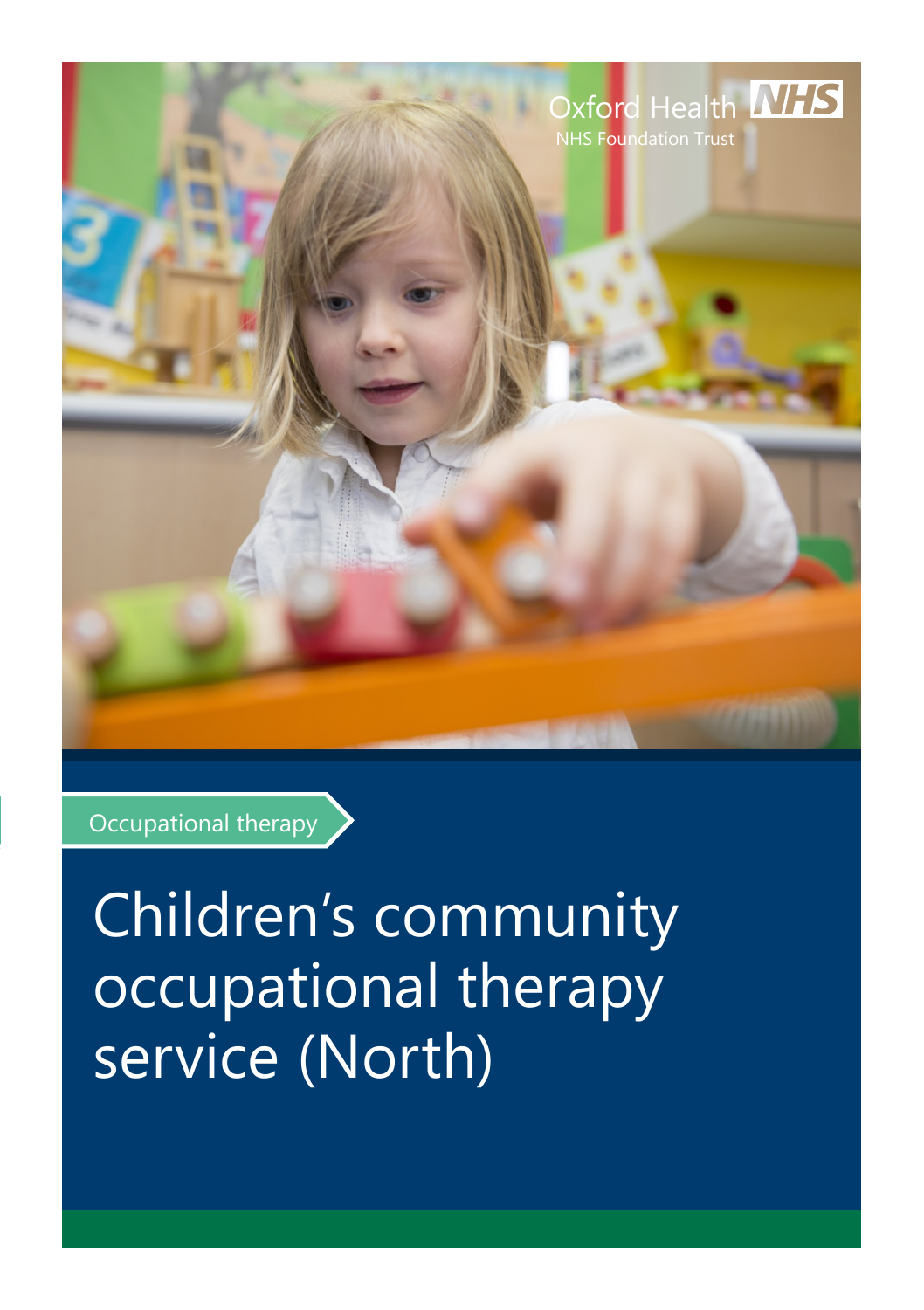## What is occupational therapy?

Occupational therapy (OT) helps children and young people to achieve their full potential in their ability to play, learn and look after themselves. The aim is to improve a child's level of independence and quality of life.

## About our services

In Oxfordshire we aim to provide a responsive, equitable and high quality service to enable children and young people to develop their skills and participation in their daily activities.

We work collaboratively with other professionals, for example: physiotherapists, speech and language therapists, paediatricians, teachers, hospital OT services, the wheelchair service, voluntary agencies, social and community services and children, young people and families.

Areas we can help with:

- self-care skills, dressing eating, toilet and bathing
- posture and seating
- hand function
- co-ordination difficulties
- handwriting
- perceptual skills e.g. body awareness and eye-hand coordination
- sensory processing (such as over or under-responsiveness to sensory information like loud noises, different textures, unexpected changes to routine)
- access to the environment at home and schoolassessment and provision of specialist equipment (such as seating, self-care equipment, hoisting and slings)
- **2** Oxford Health NHS Foundation Trust | www.oxfordhealth.nhs.uk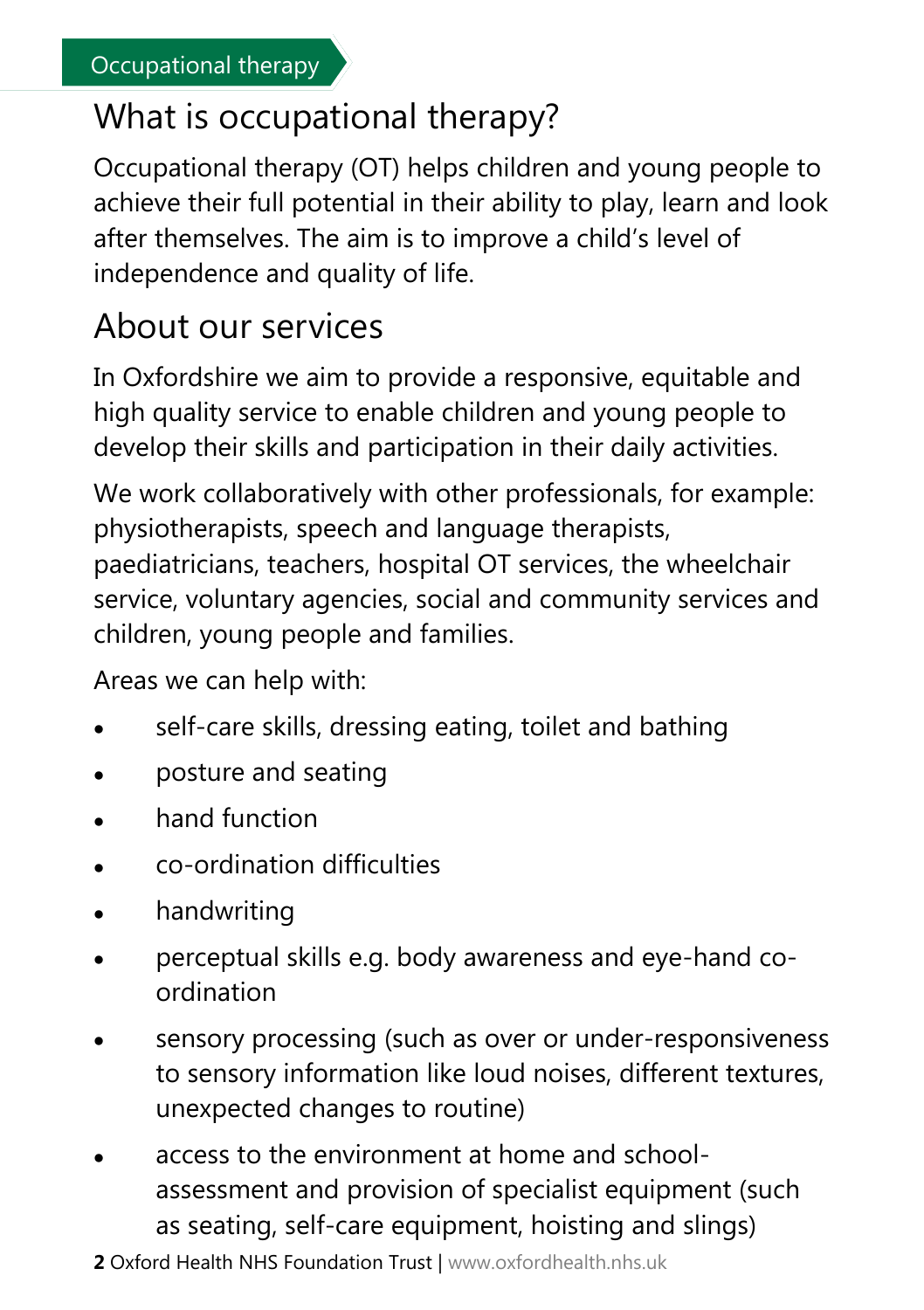# Who do we help?

We see children from 0-18 years in Oxfordshire who have a range of difficulties and disabilities which affect their ability to participate in daily activities. For example:

- physical and learning disabilities (such as cerebral palsy, developmental delay)
- complex needs (such as acquired brain injury)
- coordination difficulties (such as developmental coordination disorder DCD)
- sensory processing difficulties (such as autism, autistic spectrum disorders)

## How do you refer?

We accept referrals through

- SPORFI and single point of access
- health professionals (such as GPs, paediatricians, SLTs, physiotherapists)
- educational professionals (such as teachers, SENCOs, EYSENITs)
- parents, guardians or young people (if already known to the service)
- PCAMHS and CAMHS (child and adolescent mental health services)
- social and community services

Referral forms and packs can be obtained from the website

[www.oxfordhealth.nhs.uk/?service\\_description=childrens](http://www.oxfordhealth.nhs.uk/?service_description=childrens-occupational-therapy-service)[occupational-therapy-service](http://www.oxfordhealth.nhs.uk/?service_description=childrens-occupational-therapy-service)

or by contacting your local therapy admin.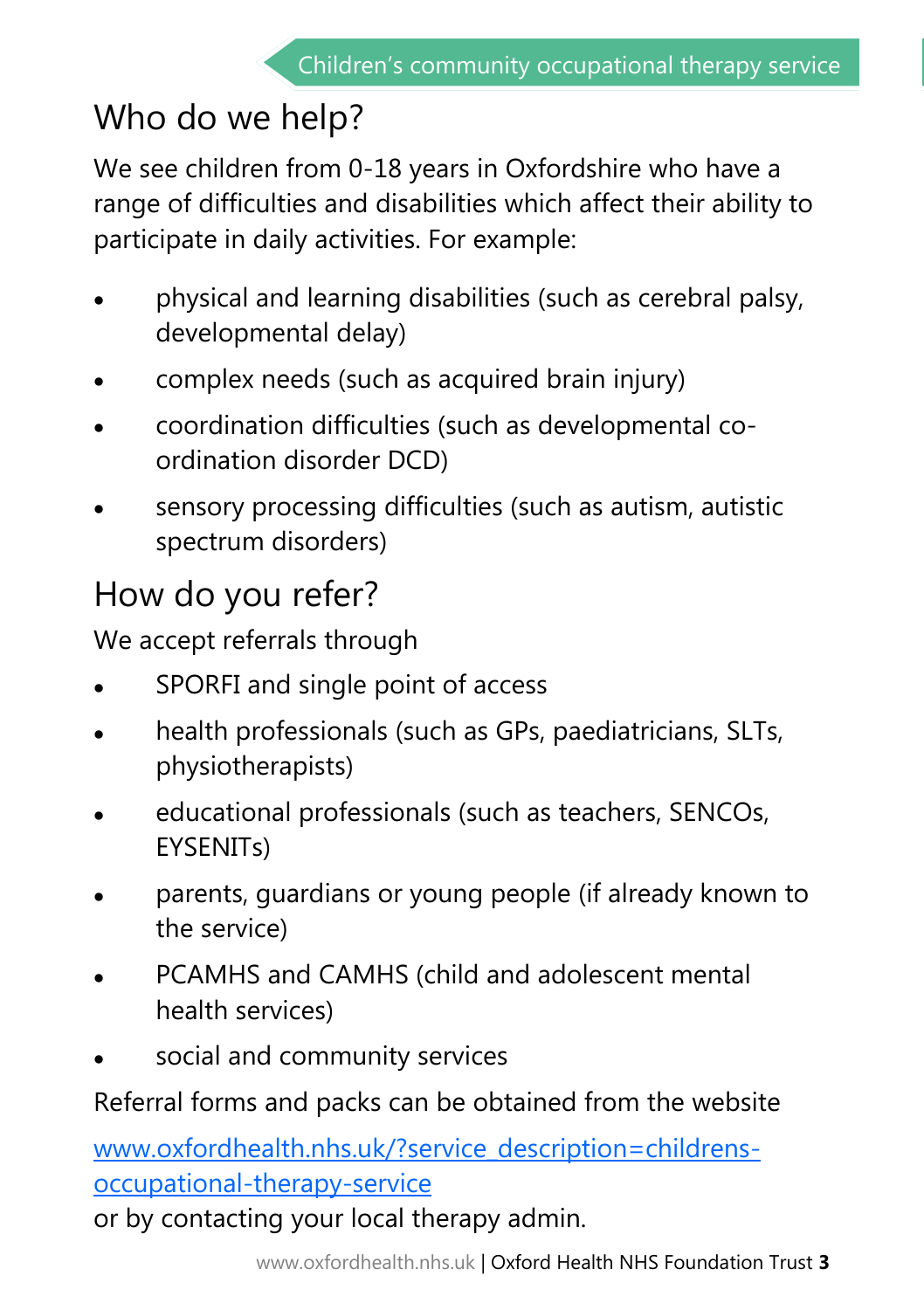# What happens after a child or young person is referred?

Referrals are screened and prioritised in accordance with OT service criteria and policies. Referrers, parents and teachers may be asked to complete a questionnaire or contacted to gain further information.

When the referral meets the criteria the child is placed on a waiting list and an acknowledgement letter will be sent to the referrer and parent or guardian

An occupational therapist in your area will then make contact to arrange an assessment either at school, home or in a clinic, depending on your preference and the area mentioned in the referral.

We aim to see children within 18 weeks of referral

## What we offer:

The type of intervention provided is determined according to the needs of the child, young person and clinical pathways.

- After a referral is received, the child or young person is assessed and recommendations given to address their specific functional issues. The child or young person, parents and teaching staff are involved in setting goals or targets.
- After the issues have been addressed and the goals or targets achieved, the child is discharged from the service. Advice via telephone and email continues to be available at any time. If new issues arise the child or young person can be re-referred.
- **4** Oxford Health NHS Foundation Trust | www.oxfordhealth.nhs.uk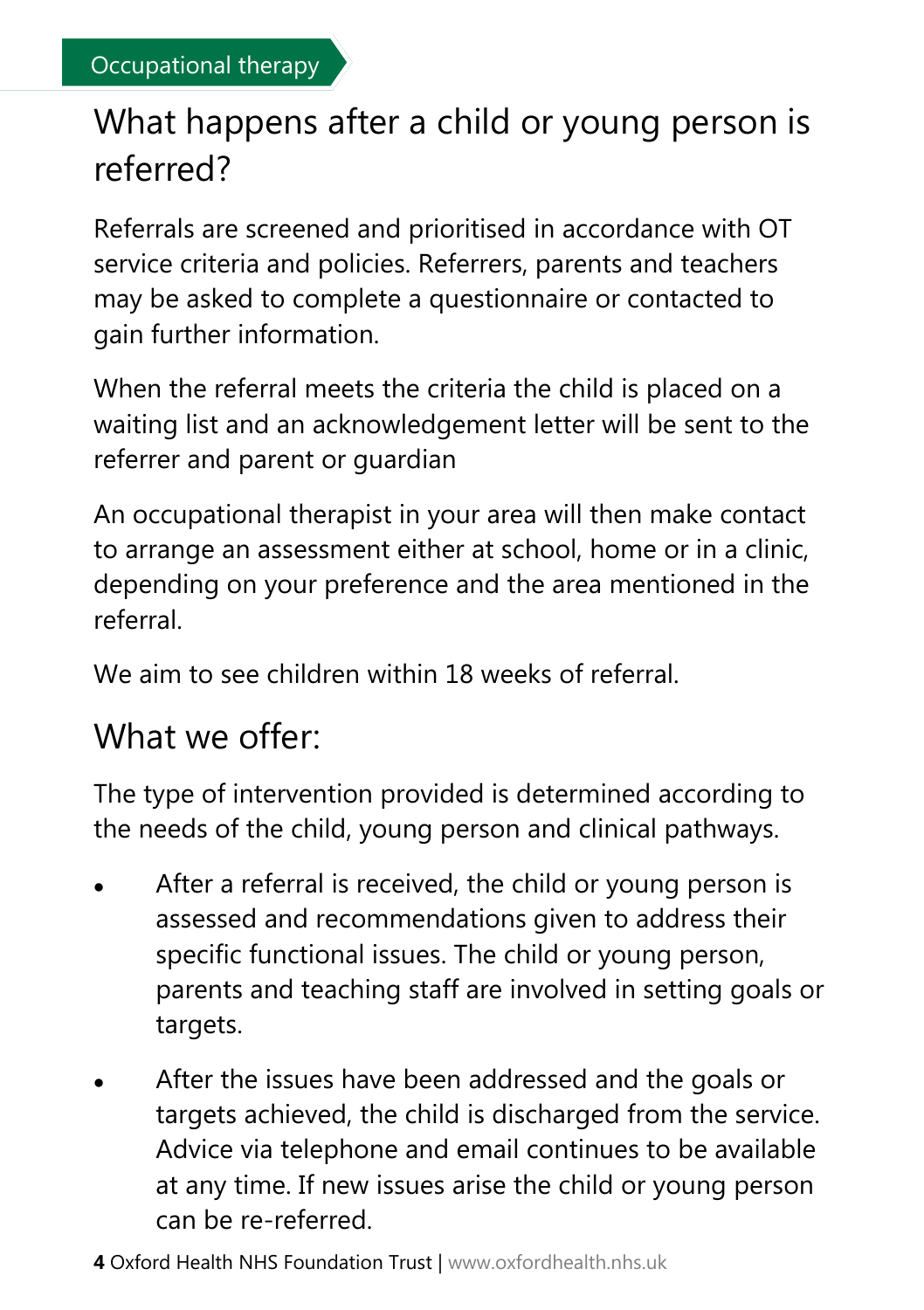- We are a confidential service.
- For young people we will not discuss anything about you without talking to you first. We follow safeguarding guidelines.
- We offer standard or specialist equipment and minor or major adaptations to the child's environment.
- We make sure the disabled child has a safe and inclusive environment.
- We maximise the child's ability to gain control over the practical aspects of their daily life.
- We give information and advice to disabled children and their carers about other sources of help.
- We work together with a range of professionals who work with disabled children.
- We ask people who use our services for feedback and consult with them to improve services.
- We provide all assessments and equipment for looked after children.

Recommendations will include:

- a report outlining your child or young person's strengths and needs.
- written activity advice for their settings (such as nursery, school or home) and may include:
	- a direct one-to-one session to implement therapy interventions, train parents or teaching assistants.
	- follow-up visits to monitor progress and implement advice.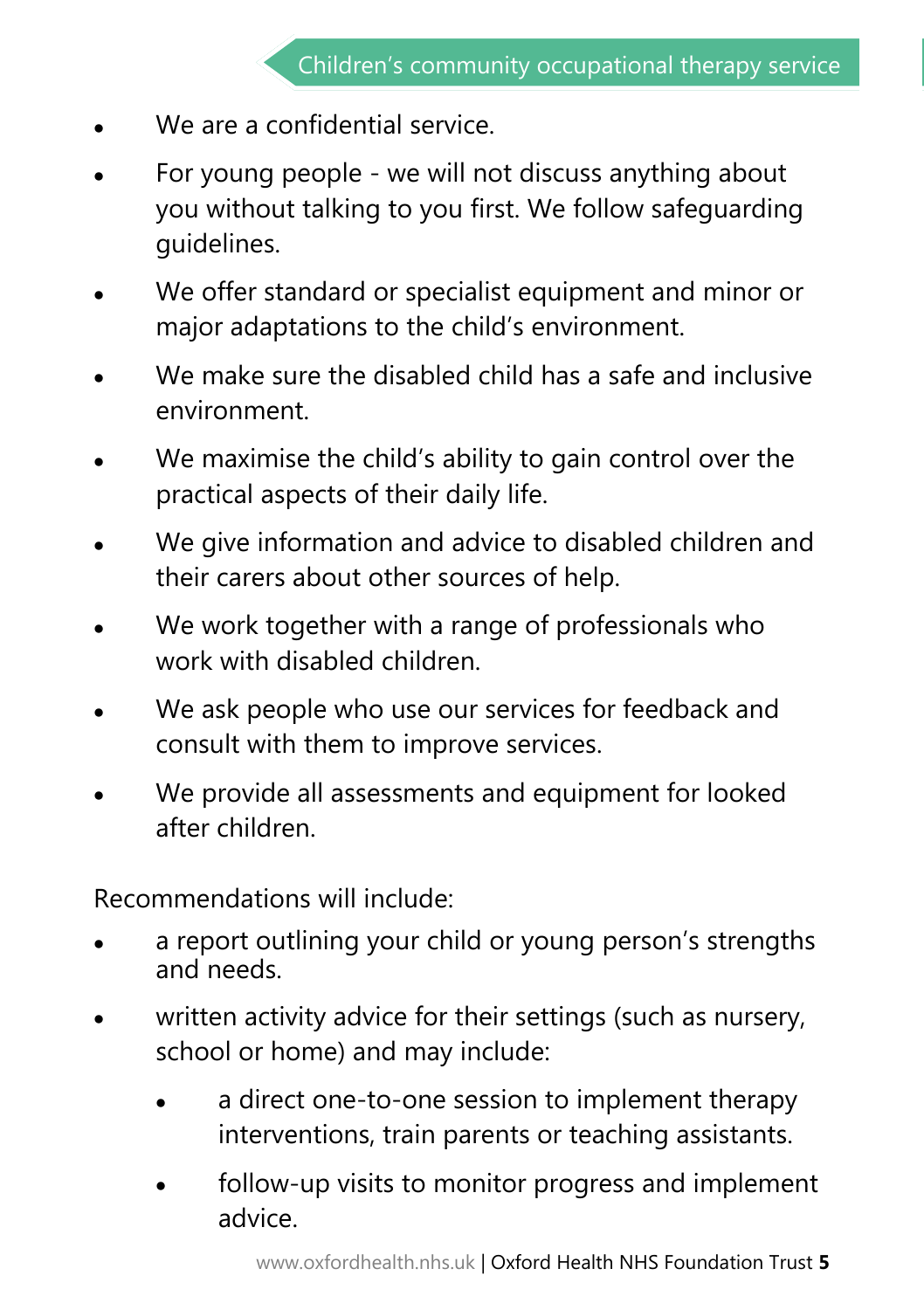- advice on improving the child's access to his or her environment at home and school through specialist equipment and adaptations.
- training for teaching staff through training packages, such as 'move to learn', 'developing hand skills', 'sensory processing or parents' workshops.
- signposting and referral to other services (such as social and community services, SENSS physical disability service).

## Further information:

A duty occupational therapist is available once a week in each locality. They can assist with referral enquiries, general advice and signposting to other services.

If you would like to contact the duty occupational therapist or gain further information regarding our service please contact your locality office.

#### **City office contact details:**

Children's Community Occupational Therapy Service HEPAC Level LG1, Children's Hospital John Radcliffe Hospital Headley Way **Headington** Oxford OX3 9DU Tel: 01865 231 988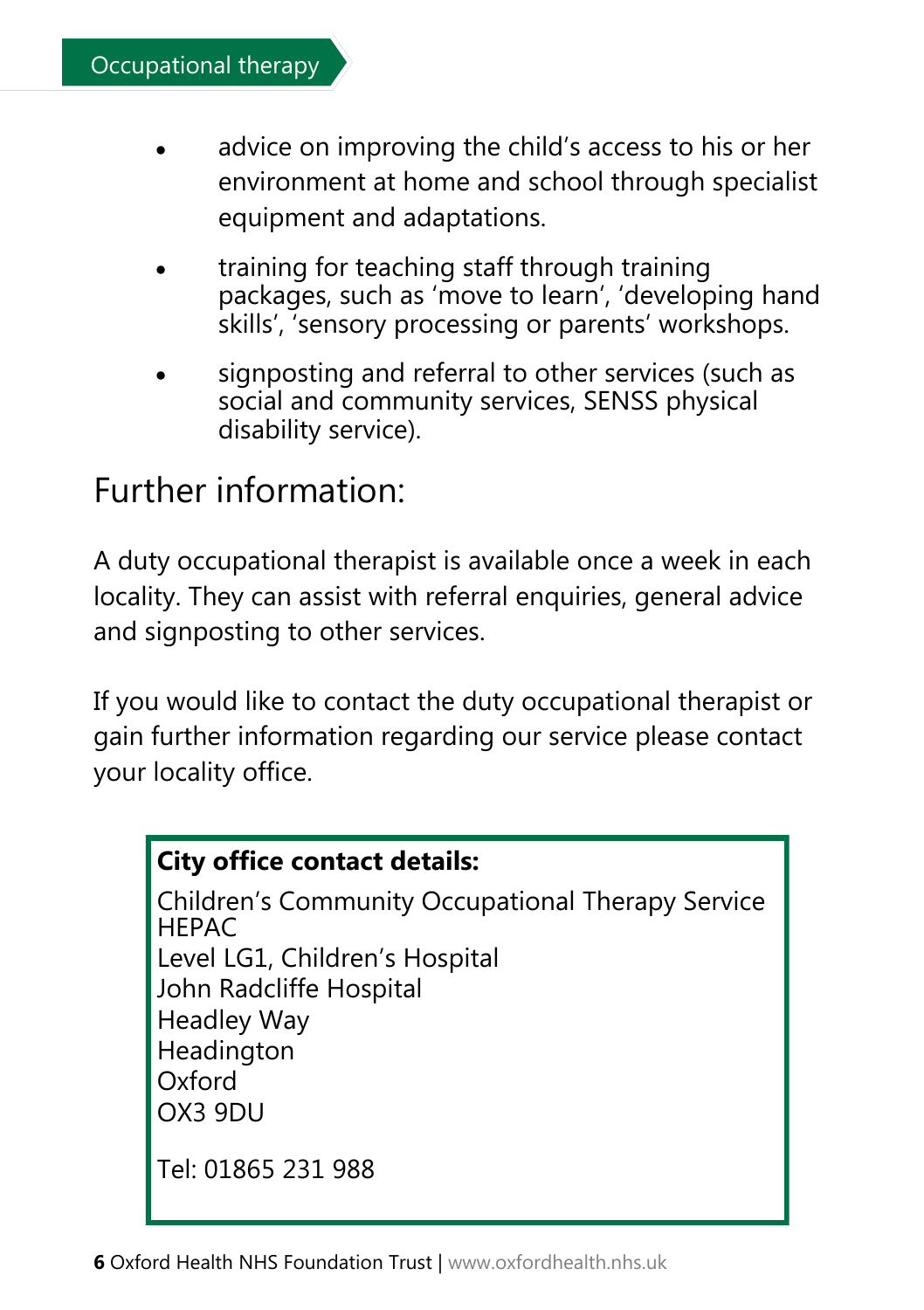We are interested in your views. Is there anything we can do better?

Let us know by email: [oxonchildrens.therapies@oxfordhealth.nhs.uk](mailto:oxonchildrens.therapies@oxfordhealth.nhs.uk)

#### **Any comments, compliments, or concerns please contact:**

Pauline Dobbs, children's integrated therapy manager and occupational therapist

Tel: 07770 865 155 Email: pauline.dobbs@oxfordhealth.nhs.uk

### **Complaints:**

Please address formal complaints to:

PALS and Complaints Warneford Hospital Warneford Lane Headington Oxford OX3 7JX

Email: pals@oxfordhealth.nhs.uk

### **Confidentiality:**

All personal information will be confidential and only shared with relevant professionals after consent is obtained from a parent or guardian.